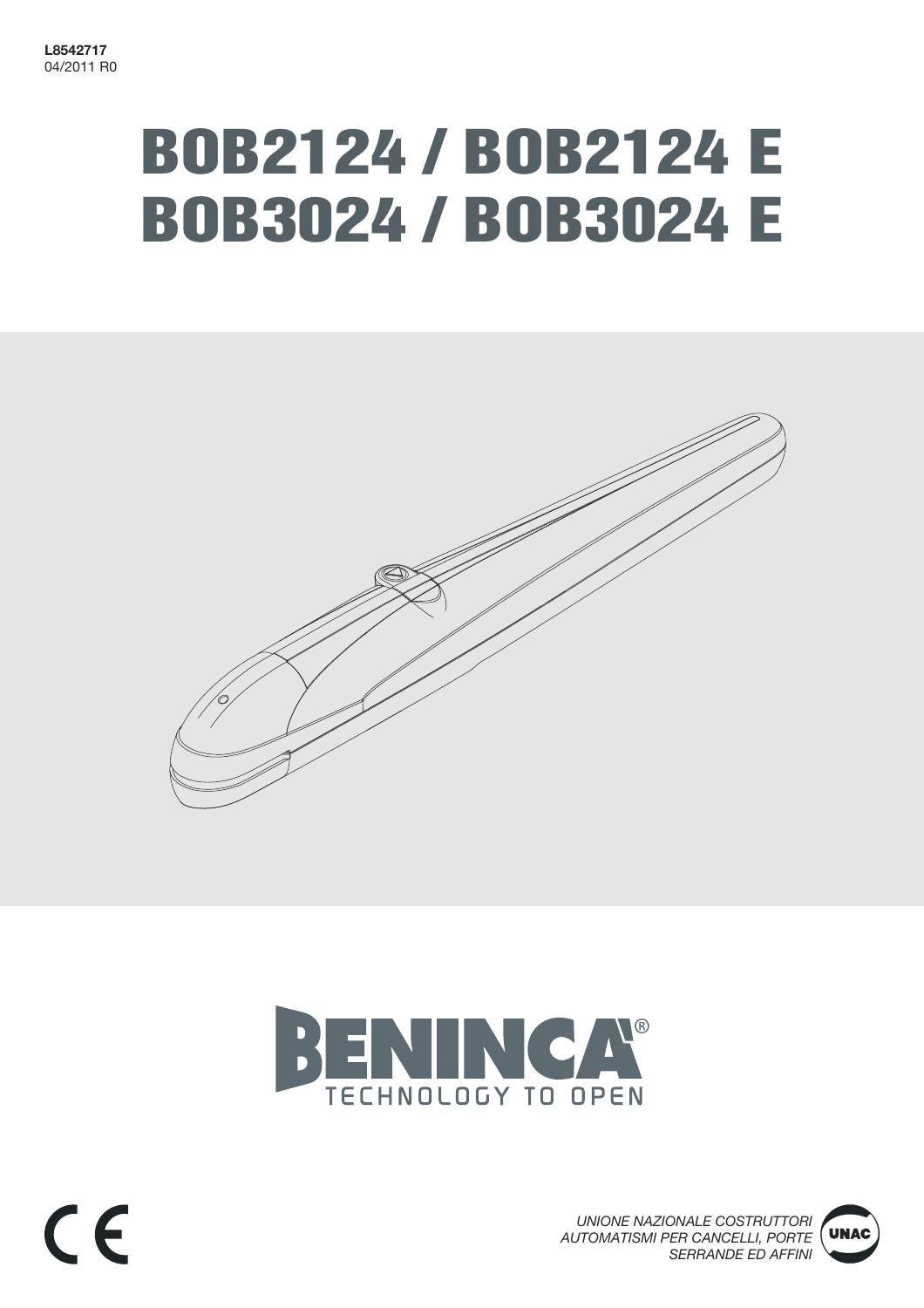

#### Lunghezza max. anta / Max. wing length / *Max. Flügellänge Longueur max. porte /* Longitud máx. hoja / Dł. max skrzydła bramy

| BOB2124 - BOB 2124 E                                                                                       |                                                                                                          | BOB3024 - BOB 3024 E                                                                                       |                                                                                                          |
|------------------------------------------------------------------------------------------------------------|----------------------------------------------------------------------------------------------------------|------------------------------------------------------------------------------------------------------------|----------------------------------------------------------------------------------------------------------|
| Lunghezza anta<br>Door leaf width<br>Flügellänge<br>Longueur porte<br>Longitud hoja<br>Dł. skrzydła<br>(m) | Peso anta<br>Door leaf weight<br>Türflügelgewicht<br>Poids porte<br>Peso hoja<br>Cieżar skrzydła<br>(kg) | Lunghezza anta<br>Door leaf width<br>Flügellänge<br>Longueur porte<br>Longitud hoja<br>Dł. skrzydła<br>(m) | Peso anta<br>Door leaf weight<br>Türflügelgewicht<br>Poids porte<br>Peso hoja<br>Ciężar skrzydła<br>(kg) |
| 1.5<br>2.1<br>--                                                                                           | 300<br>250<br>215<br>200<br>$- -$                                                                        | 1,0<br>1,5<br>2,0<br>2,5<br>3,0                                                                            | 400<br>350<br>300<br>250<br>200                                                                          |

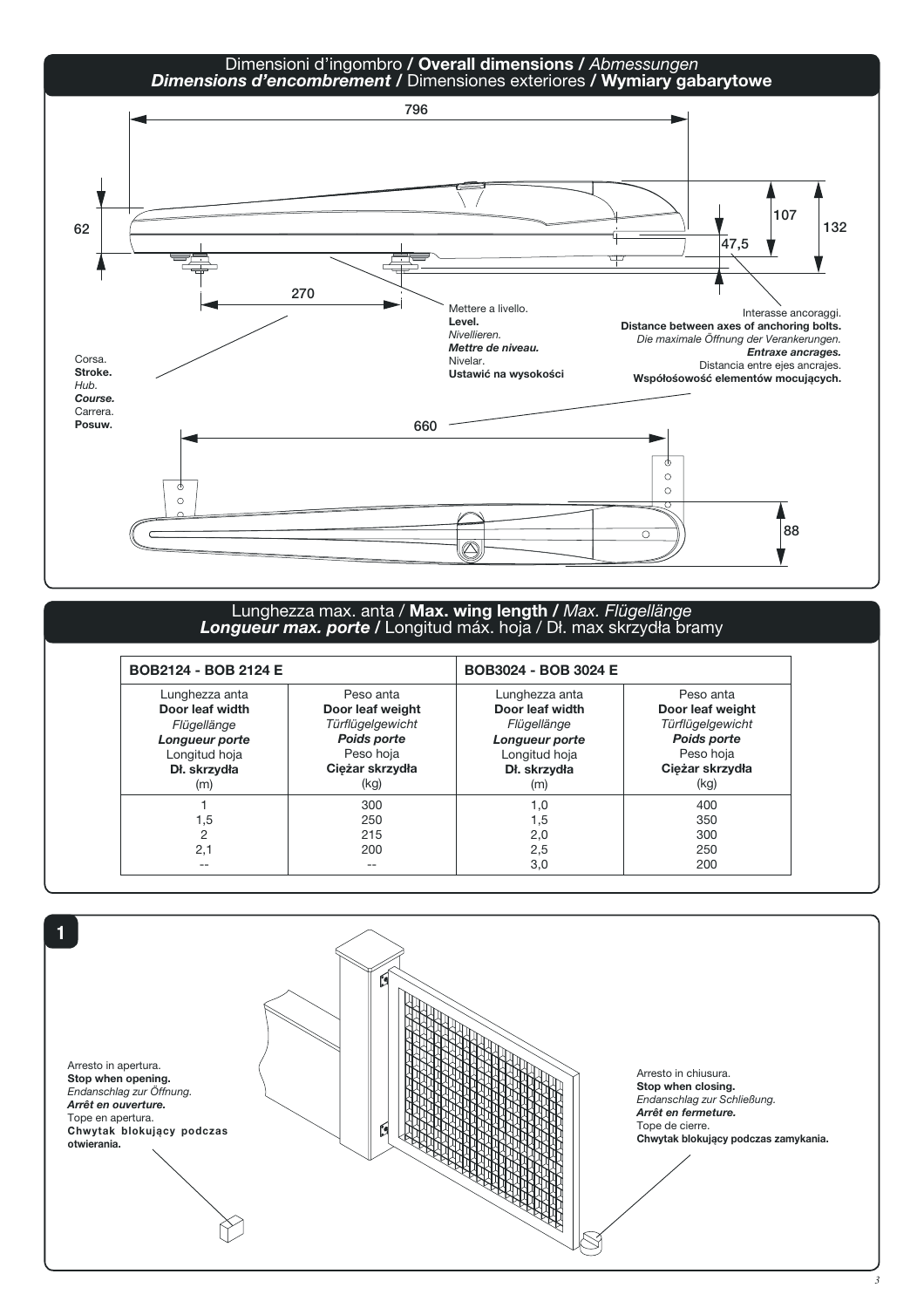

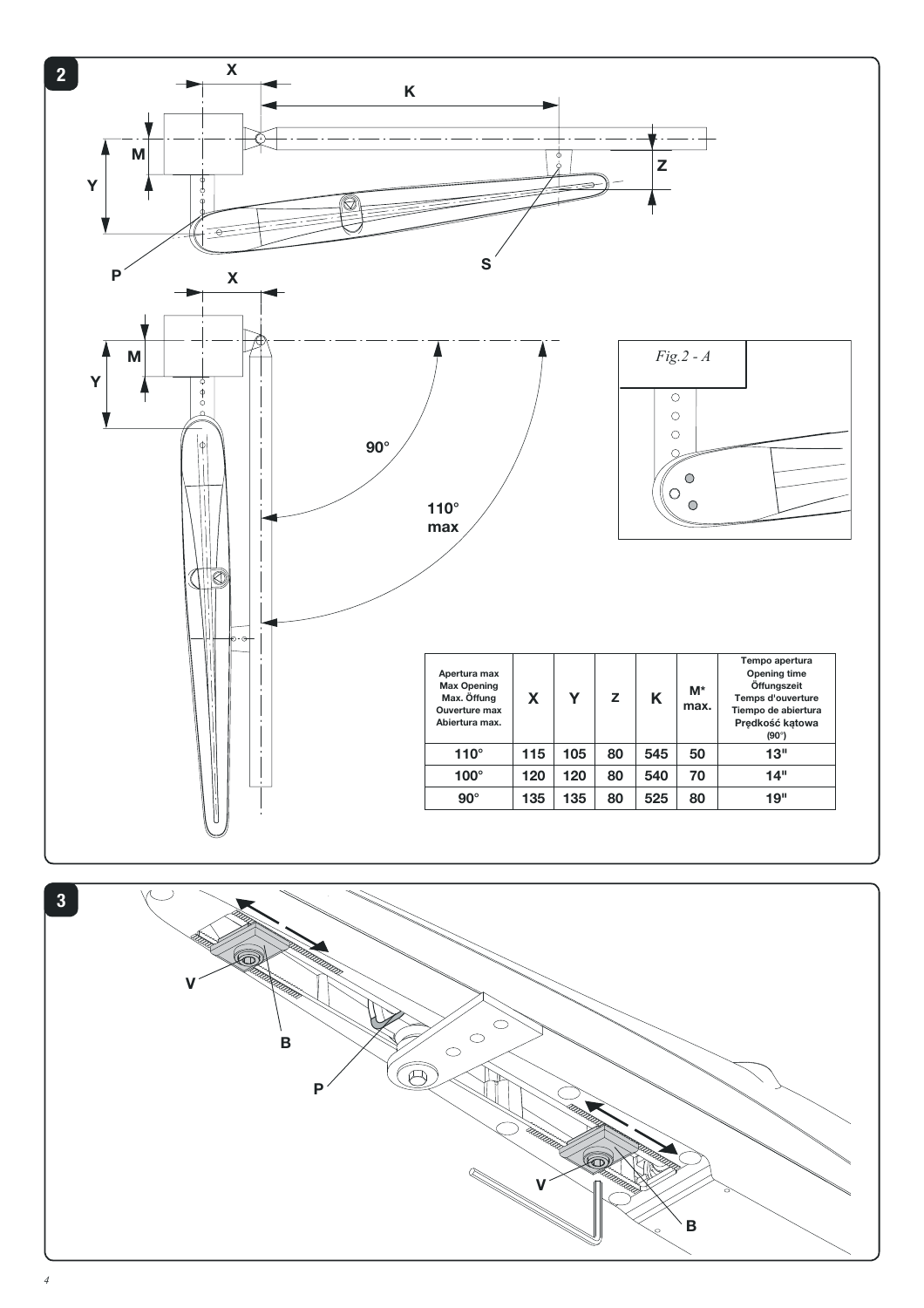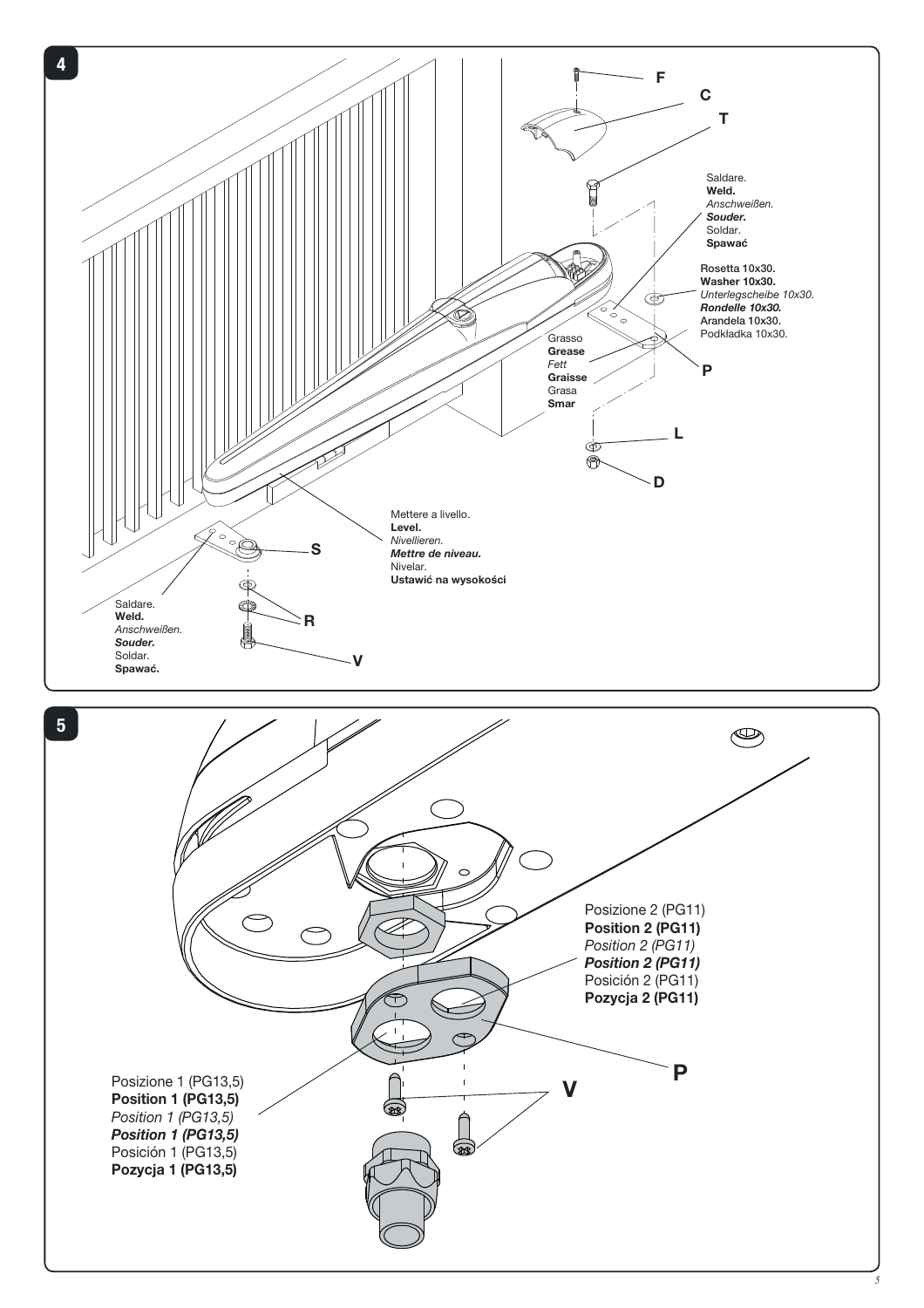



BOB 2124 / BOB 3024 BOB 2124 E / BOB 3024 E

| <b>BOB 21M / BOB 30M</b>   |                  |                         |                         |                         |                  |                        |
|----------------------------|------------------|-------------------------|-------------------------|-------------------------|------------------|------------------------|
| 1                          | - Marcia motore  | - Motor gear            | - Motorgang             | - Marche moteur         | - Marcha motor   | - Bieg silnika         |
| 2                          | + Marcia motore  | + Motor gear            | $+$ Motorgang           | + Marche moteur         | $+$ Marcha motor | + Bieg silnika         |
| <b>BOB 21ME / BOB 30ME</b> |                  |                         |                         |                         |                  |                        |
|                            | - Marcia motore  | - Motor gear            | - Motorgang             | - Marche moteur         | - Marcha motor   | - Bieg silnika         |
| 2                          | + Marcia motore  | + Motor gear            | $+$ Motorgang           | + Marche moteur         | + Marcha motor   | + Bieg silnika         |
| 3                          | Segnale ENCODER  | <b>ENCODER</b> signal   | ENCODER-Signal          | <b>Signal ENCODEUR</b>  | Señal ENCODER    | <b>Sygnał ENKODERA</b> |
| 4                          | Positivo ENCODER | <b>ENCODER positive</b> | <b>ENCODER Pluspol</b>  | <b>Positif ENCODEUR</b> | Positivo ENCODER | Dodatni ENKODERA       |
| 5                          | Negativo ENCODER | <b>ENCODER negative</b> | <b>ENCODER Minuspol</b> | <b>Négatif ENCODER</b>  | Negativo ENCODER | <b>Ujemny ENKODERA</b> |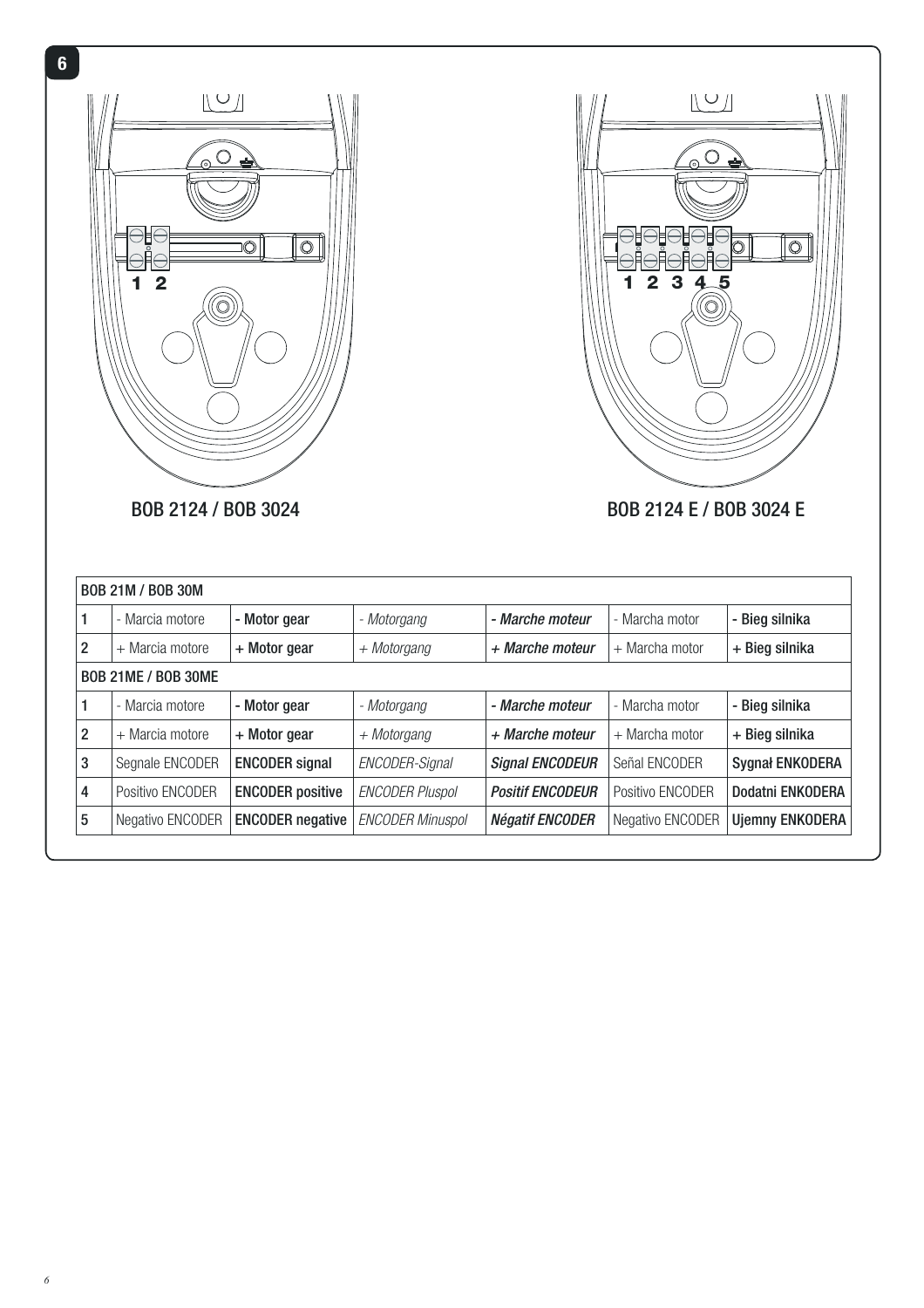#### Collegamenti elettrici / Wire diagram / *Elektrische Anschlüsse Branchements électriques* / Conexiones eléctricas / Połączenia elektryczne



- 5 Antenna
- 6 Electronic board.

#### *Zeichenerklärung:*

- *1 Getriebemotor*
- *2 Fotozelle*
- *3 Schlüssel-Selektor (außenliegend) oder Digital-Tastatur*
- *4 Blinker*
- *5 Antenne*
- *6 Elektroschrank.*

#### *Légende:*

- *1 Moteur-réducteur*
- *2 Photocellule*
- *3 Selecteur à clé (d'extérieur) ou clavier digital*
- *4 Clignotant*
- *5 Antenne*
- *6 Centrale électronique.*

Tenere separati i cavi di potenza da quelli ausiliari. Per una lunghezza cavo inferiore a 5m utilizzare un cavo 2x2,5mm². Per un lunghezza cavo da 5m fino a 10m utilizzare un cavo 2x4mm². Collegamenti tra centrale e motore di lunghezza superiore ai 10m sono sconsigliati.

The power cables must be kept separated from the auxiliary cables. For cable length lower than 5m, use a cable 2x2.5sqmm. For cable length from 5 to 10 m use a cable 2x4sqmm. Cables longer than 10m are not recommended to connect control unit and motor.

Leistungskabel von Hilfskabeln getrennt halten. Bei einer Länge von weniger als 5 m muss ein Kabel 2x2,5mm² verwendet werden. Bei einer Länge von 5 m bis 10 m muss ein Kabel 2x4mm² verwendet werden. Anschlüsse zwischen Zentrale und Motor in einem größeren Abstand als 10 m sind nicht zu empfehlen.

Leyenda:

- 1 Motorreductor
- 2 Fotocélulas
- 3 Selectores a llave (de superficie).
- 4 Relampagueador.
- 5 Antena
- 6 Central electrónica.
- Objaśnienia:
- 1 Siłownik
- 2 Fotokomórki
- 3 Przełącznik kluczowy (zewnętrzny) lub panel z przyciskami
- 4 Światło migające
- 5 Antena
- 6 Centralka elektroniczna.

Séparer les câbles de puissance des câbles auxiliaires. Pour un câble long moins de 5m utilisez un câble 2x2,5mm². Pour un câble long de 5m jusqu'à 10m utilisez un câble 2xmm². Raccordements entre centrale et moteur ayant longueur supérieur à 10m sont déconseillés.

Tener separados los cables de potencia de los auxiliares. Para una longitud de cable menor que 5m utilizar un cable 2x2,5mm². Para una longitud de cable entre 5m y 10m utilizar un cable 2x4mm². Conexiones entre central y motor largas más de 10m están desaconsejadas.

Należy trzymać w oddali przewody zasilania od przewodów pomocniczych. Przy długości przewodu mniejszej niż 5 m należy używać przewodu 2x2,5 mm². Przy długości przewodu od 5 m do 10 m należy używać przewodu 2x4 mm². Sugeruje się nie stosować połączenia silnika z centralką przewodami o długości większej od 10 m.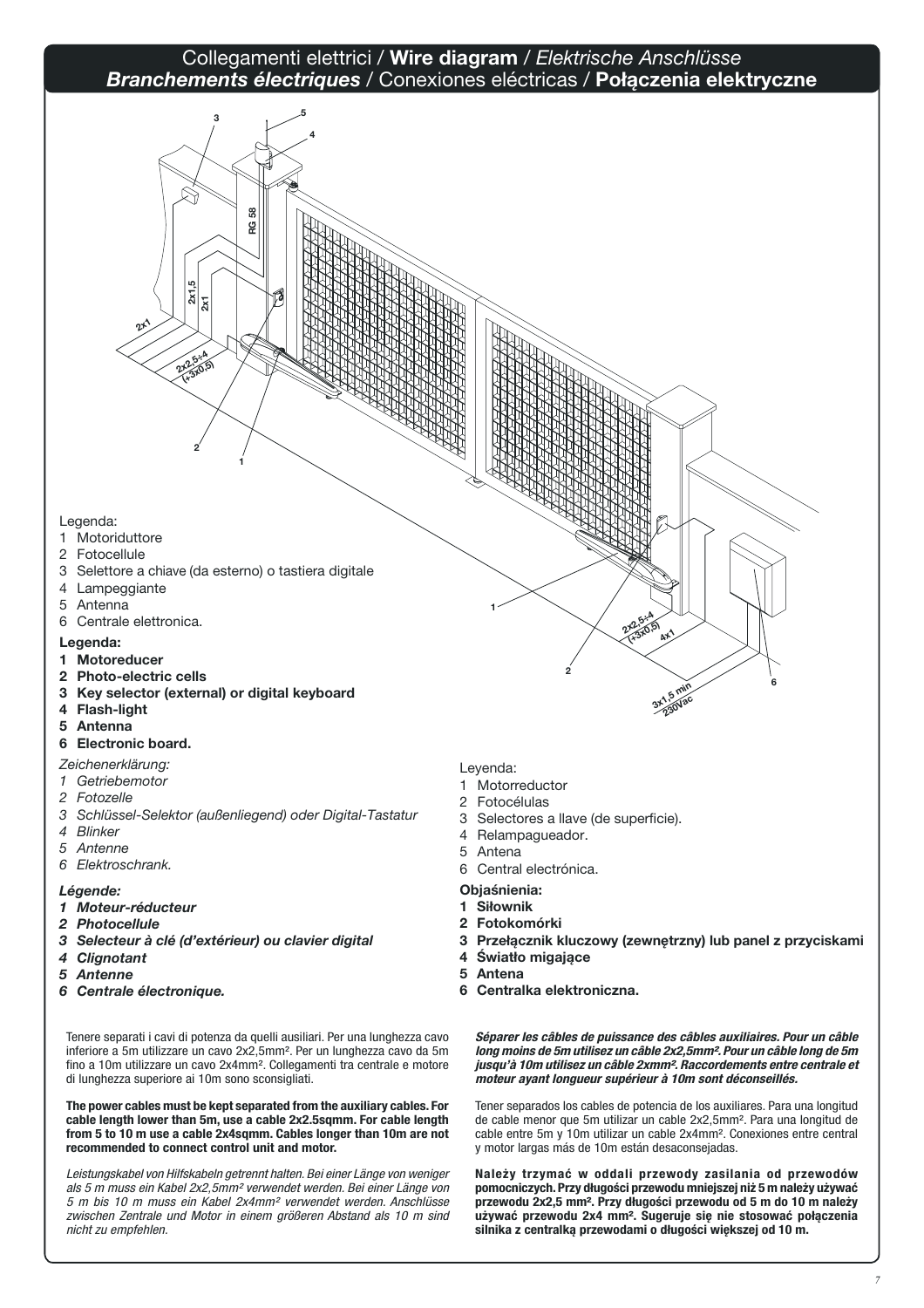# EC Declaration of Conformity

Manufacturer: Automatismi Benincà SpA. Address: Via Capitello, 45 - 36066 Sandrigo (VI) - Italia

Herewith declares that: the operator for hinged gates model BOB 2124 / BOB2124 E / BOB 3024 / BOB 3024 E

is complying with provisions set forth by the following other EC Directive:

- DIRECTIVE 2004/108/EC OF THE EUROPEAN PARLIAMENT AND OF THE COUNCIL of 15 December 2004, on the harmonisation of the laws of Member States relating to electromagnetic compatibility and which cancels Directive 89/336/EEC, according to the following harmonised regulations: EN 61000-6-2:2005, EN 61000-6-3:2007.

Benincà Luigi, Legal responsible. Sandrigo, 10/03/2011.

Juif Beninco

# WARNING

The product shall not be used for purposes or in ways other than those for which the product is intended for and as described in this manual. Incorrect uses can damage the product and cause injuries and damages.

The company shall not be deemed responsible for the non-compliance with a good manufacture technique of gates as well as for any deformation, which might occur during use.

Keep this manual for further use.

Qualified personnel, in compliance with regulations in force, shall install the system.

Packaging must be kept out of reach of children, as it can be hazardous. For disposal, packaging must be divided the various types of waste (e.g. carton board, polystyrene) in compliance with regulations in force.

The installer must supply all information on the automatic, manual and emergency operation of the automatic system and supply the end user with instructions for use.

when we will be the must be provided on the power supply mains...<br>Make sure that before wiring an adequate differential An omnipolar switch/section switch with remote contact opening equal to, or higher than 3mm  $\blacktriangle$  must be provided on the power supply mains.. switch and an overcurrent protection is provided.

Pursuant to safety regulations in force, some types of installation require that the gate connection be earthed.

During installation, maintenance and repair, cut off power supply before accessing to live parts.

Descriptions and figures in this manual are not binding. While leaving the essential characteristics of the product unchanged, the manufacturer reserves the right to modify the same under the technical, design or commercial point of view without necessarily update this manual.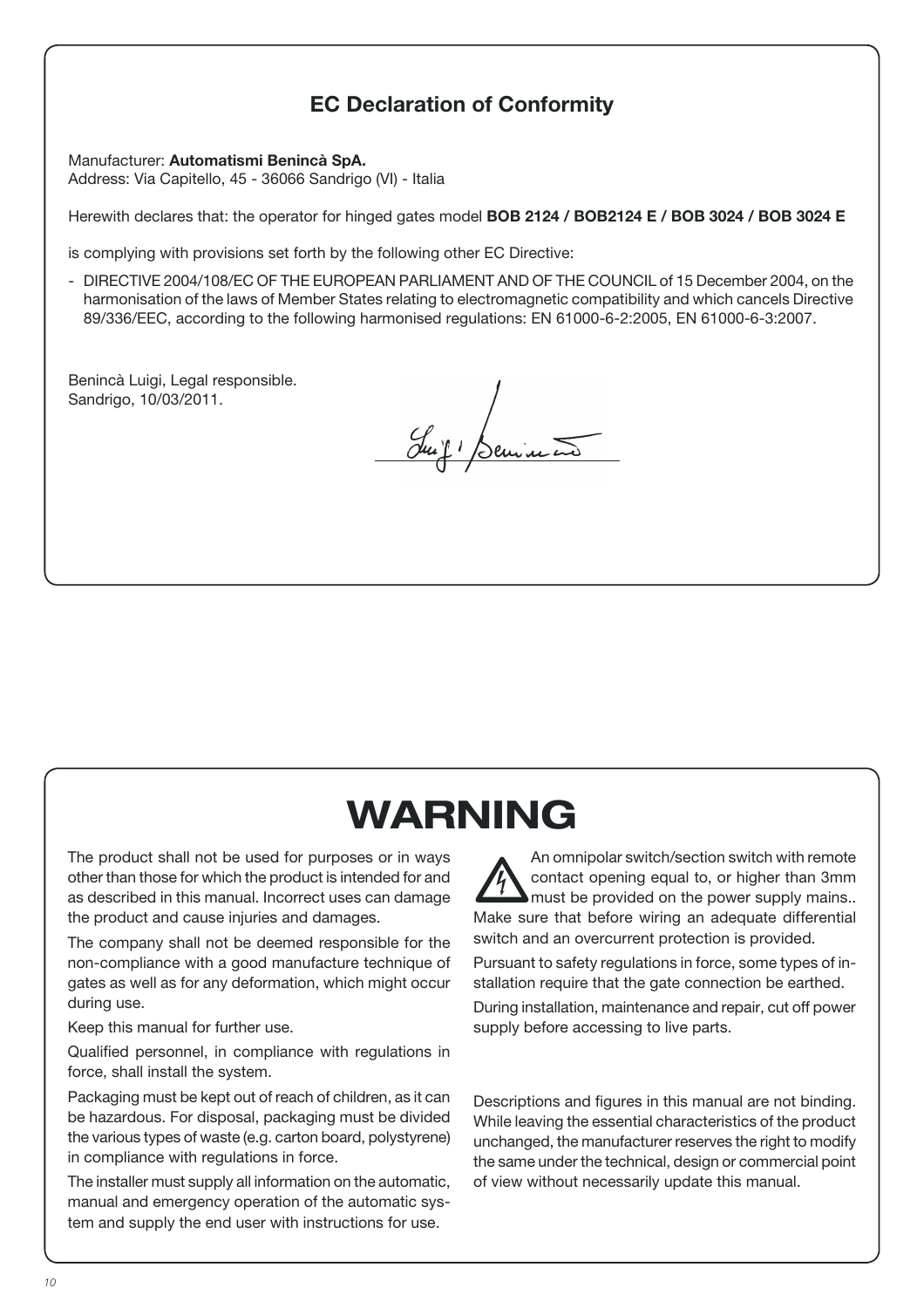#### Introduction

- Before installing the system, read the instruction herein.
- It is mandatory not to use the BOB item for applications different from those indicated in the instructions herein.
- Supply the end user with instructions for using this system.
- The end user should receive special instruction manual.
- All Benincà items are covered by an insurance policy for damages and injuries caused by manufacture faults. It is however required that the machine bear the CE marking and original Benincà parts be used.

#### General information

To ensure a good operation of these automatic devices, the gate to be automated should meet the following requirements:

- good strength and stiffness.
- hinges should have a minimum backlash and allow for smooth and regular manual operations.
- when closed, the gate leaves should correctly overlap for their entire height.

As the actuator is not supplied with electromagnetic limit switches, it is indispensable to provide mechanical stops on closing and opening on the gate that is to be automated (fig.1)

#### Fitting the automatic system

Stabilise the height of the automatic system above ground level (it should be as central as possible with respect to the gate and corresponding to a sturdy cross piece).

Then weld the plate P respecting the distances in fig. 2.

When the gate is closing, weld the bracket S respecting the distance in fig. 3, onto a cross piece of the gate or another suitably robust element; bear in mind that in this condition the actuator must not be completely at the end of travel.

Remove the protective cover C unscrewing the screw F, then fix the actuator to the plate P with the screw T, the washer L and the nut D (fig. 3).

Lastly block the actuator on the plate S with the screw V and the washer R.

The holes in the actuator (fig.2A) help you respect the optimum installation distances.

The adjustable fixing brackets, available on request, allow a wider possibility of adapting the actuator to the different installation conditions, also avoiding cutting and welding the brackets supplied.

#### How to adjust the mechanical stoppers

The actuator is provided with adjustable mechanical stoppers in the opening and closing phases. The system is adjusted by suitably positioning the "Open" and "Close" mechanical locks, as shown hereunder (Fig.2): 1) Unlock the automatic system by using the special release lever, as shown in the instructions for the user.

- 2) Close the door/gate leaf.
- 3) Loosen screws V1 and move the "Close" lock until it reaches the pivot P, then tighten screws V1.
- 4) Open the door/gate leaf.
- 5) Loosen screws V2 and move the "Open" lock until it reaches the pivot P, then tighten screws V2.
- 6) Reset the automatic operating mode.

#### **Connections**

The special plate P (Fig. 5) allows for using a link for sheath or cable gland PG11, or PG13,5. Once the type of cable gland is applied to the plate, fix the latter to the adaptor cover by means of screws V.

#### WARNING

The insurance policy, which covers any damages or injuries caused by manufacture faults, requires that the installation comply with regulations in force and Benincà original accessories be used.

| <b>TECHNICAL DATA</b> | <b>BOB2124</b><br><b>BOB2124 E</b> | <b>BOB3024</b><br><b>BOB3024 E</b> |  |
|-----------------------|------------------------------------|------------------------------------|--|
| Power supply          | 24Vdc                              |                                    |  |
| Absorbed current      | 5,5A                               |                                    |  |
| Thrust                | 1800 N                             |                                    |  |
| Jogging               | <b>Intensiv</b>                    |                                    |  |
| Protection degree     | <b>IP44</b>                        |                                    |  |
| Operating temperature | $-20^{\circ}$ C / +50 $^{\circ}$ C |                                    |  |
| Useful stroke:        |                                    |                                    |  |
| - with 2 stoppers     | 270 mm                             |                                    |  |
| - without stoppers    | 325 mm                             |                                    |  |
| Noise level           | $<$ 70 dB                          |                                    |  |
| Lubrication           | Permanent<br>grease                |                                    |  |
| Weight                | 8,2 kg                             | 8,3 kg                             |  |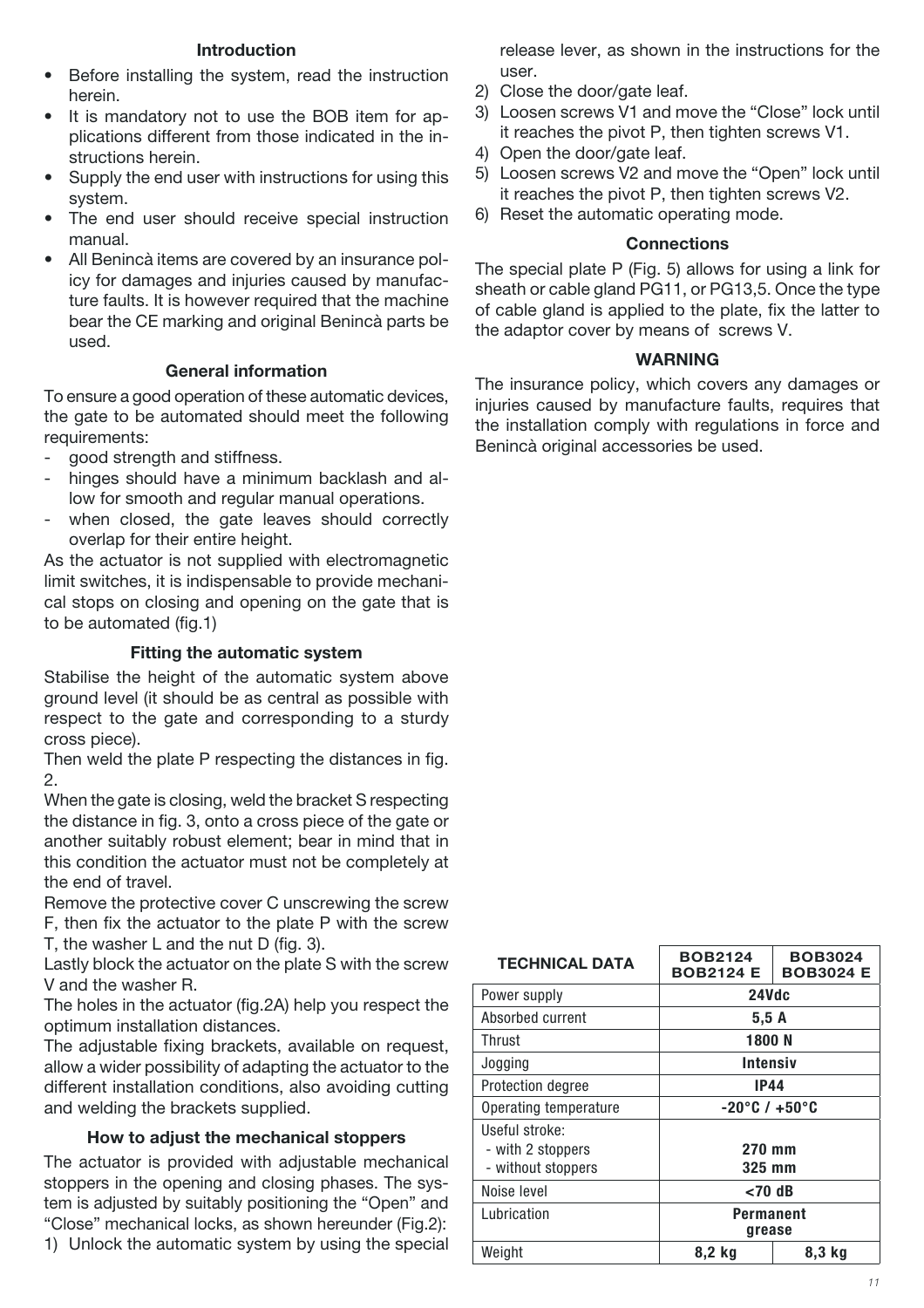# BOB

# User's handbook

# Safety rules

- . Do not stand in the movement area of the gate.
- Do not let children play with controls and near the gate.
- Should operating faults occur, do not attempt to repair the fault but call a qualified technician.

### Manual and emergency manoeuvre

In the event of a power cut or breakdown, proceed as follows to operate the wings manually (refer to figures A,B,C):

- Open the protective door of the release mechanism (fig. A).
- Insert the special release key supplied and turn it through 90°, as indicated in fig. B for a right actuator or as indicated in fig. C for a left actuator.
- It is now possible to open/close the wing manually.
- To restore automatic operation, return the release key to its initial position.
- Remove the release lever and close the protective door.

### **Maintenance**

- Every month check the good operation of the emergency manual release.
- . It is mandatory not to carry out extraordinary maintenance or repairs as accidents may be caused. These operations must be carried out by qualified personnel only.
- The operator is maintenance free but it is necessary to check periodically if the safety devices and the other components of the automation system work properly. Wear and tear of some components could cause dangers.

## Waste disposal



As indicated by the symbol shown, it is forbidden to dispose this product as normal urban waste as some parts might be harmful for environment and human health, if they are disposed of incorrectly. Therefore, the device should be disposed in special collection platforms or given back to the reseller if a new and similar device is purchased. An incorrect disposal of the device will result in fines applied to the user, as provided for by regulations in force.

## Warning

All Benincá products are covered by insurance policy for any possible damages to objects and persons caused by construction faults under condition that the entire system be marked CE and only Benincá parts be used.





 $90^\circ$ L